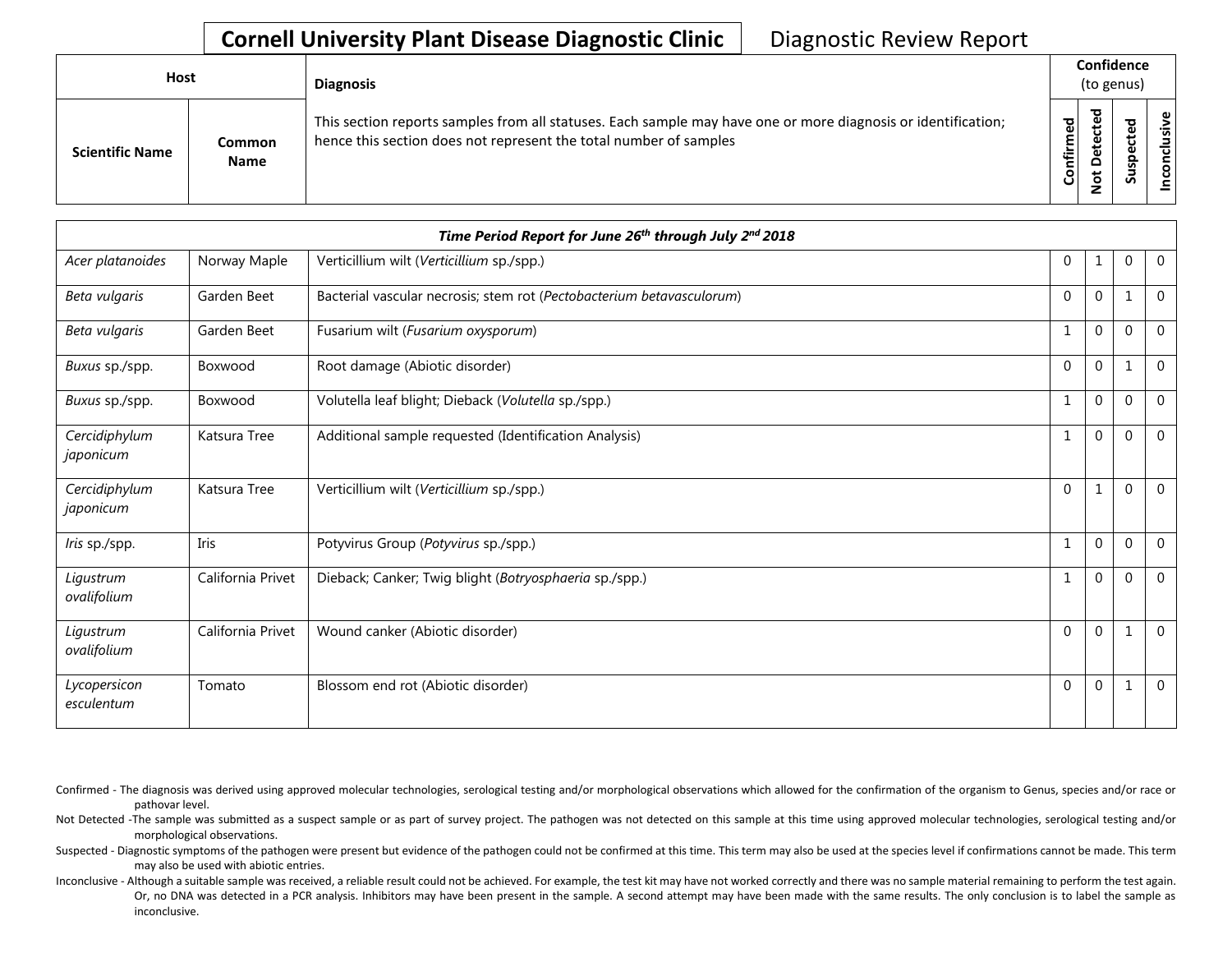## **Cornell University Plant Disease Diagnostic Clinic** | Diagnostic Review Report

| Host                   |                              | <b>Diagnosis</b>                                                                                                                                                                   |              |                    | Confidence<br>(to genus)   |       |
|------------------------|------------------------------|------------------------------------------------------------------------------------------------------------------------------------------------------------------------------------|--------------|--------------------|----------------------------|-------|
| <b>Scientific Name</b> | <b>Common</b><br><b>Name</b> | This section reports samples from all statuses. Each sample may have one or more diagnosis or identification;<br>hence this section does not represent the total number of samples | ဥ<br>Confirm | ᇃ<br>$\Omega$<br>پ | ъ<br>ഄ<br>o<br>요<br>s<br>Ō | usive |

| Lycopersicon<br>esculentum | Tomato                | Late blight (Phytophthora infestans)                        | $\Omega$       | 9           | $\Omega$       | $\mathbf{0}$   |
|----------------------------|-----------------------|-------------------------------------------------------------|----------------|-------------|----------------|----------------|
| Malus domestica            | Domestic Apple        | Necrotic leaf blotch (Abiotic disorder)                     | $\Omega$       | $\Omega$    | $\overline{2}$ | $\mathbf{0}$   |
| Picea abies                | Norway Spruce         | Stigmina needle blight (Stigmina lautii)                    | 1              | $\mathbf 0$ | $\mathbf 0$    | $\mathbf{0}$   |
| Picea abies                | Norway Spruce         | Unknown abiotic disorder (Abiotic disorder)                 | $\mathbf{0}$   | 0           | $\mathbf 1$    | $\mathbf 0$    |
| Picea abies                | Norway Spruce         | Unspecified pathology (Camarosporium sp./spp.)              | 1              | $\Omega$    | $\mathbf{0}$   | $\mathbf{0}$   |
| Pinus strobus              | Eastern White<br>pine | Brown spot; Needle blight (Mycosphaerella dearnessii)       | $\overline{7}$ | $\Omega$    | $\mathbf{0}$   | $\Omega$       |
| Pinus strobus              | Eastern White<br>pine | Canavirgella needle cast (Lophophacidium dooksii)           | 1              | $\Omega$    | $\Omega$       | $\mathbf 0$    |
| Pinus strobus              | Eastern White<br>pine | Lophodermium leaf spot; Needle cast (Lophodermium sp./spp.) | 4              | $\Omega$    | $\mathbf{0}$   | $\mathbf 0$    |
| Pinus strobus              | Eastern White<br>pine | Needle blight; Cast (Bifusella linearis)                    | 3              | $\Omega$    | $\Omega$       | $\overline{0}$ |
| Pinus strobus              | Eastern White<br>pine | Unspecified pathology (Lophodermella sp./spp.)              | 3              | $\Omega$    | $\Omega$       | $\Omega$       |
| Pinus strobus              | Eastern White<br>pine | Unspecified pathology (Septorioides strobii)                | 8              | 0           | $\Omega$       | $\overline{0}$ |
| Pyrus calleryana           | Callery Pear          | Additional sample requested (Identification Analysis)       | 1              | $\Omega$    | $\mathbf 0$    | $\overline{0}$ |

Confirmed - The diagnosis was derived using approved molecular technologies, serological testing and/or morphological observations which allowed for the confirmation of the organism to Genus, species and/or race or pathovar level.

Not Detected -The sample was submitted as a suspect sample or as part of survey project. The pathogen was not detected on this sample at this time using approved molecular technologies, serological testing and/or morphological observations.

Suspected - Diagnostic symptoms of the pathogen were present but evidence of the pathogen could not be confirmed at this time. This term may also be used at the species level if confirmations cannot be made. This term may also be used with abiotic entries.

Inconclusive - Although a suitable sample was received, a reliable result could not be achieved. For example, the test kit may have not worked correctly and there was no sample material remaining to perform the test again. Or, no DNA was detected in a PCR analysis. Inhibitors may have been present in the sample. A second attempt may have been made with the same results. The only conclusion is to label the sample as inconclusive.